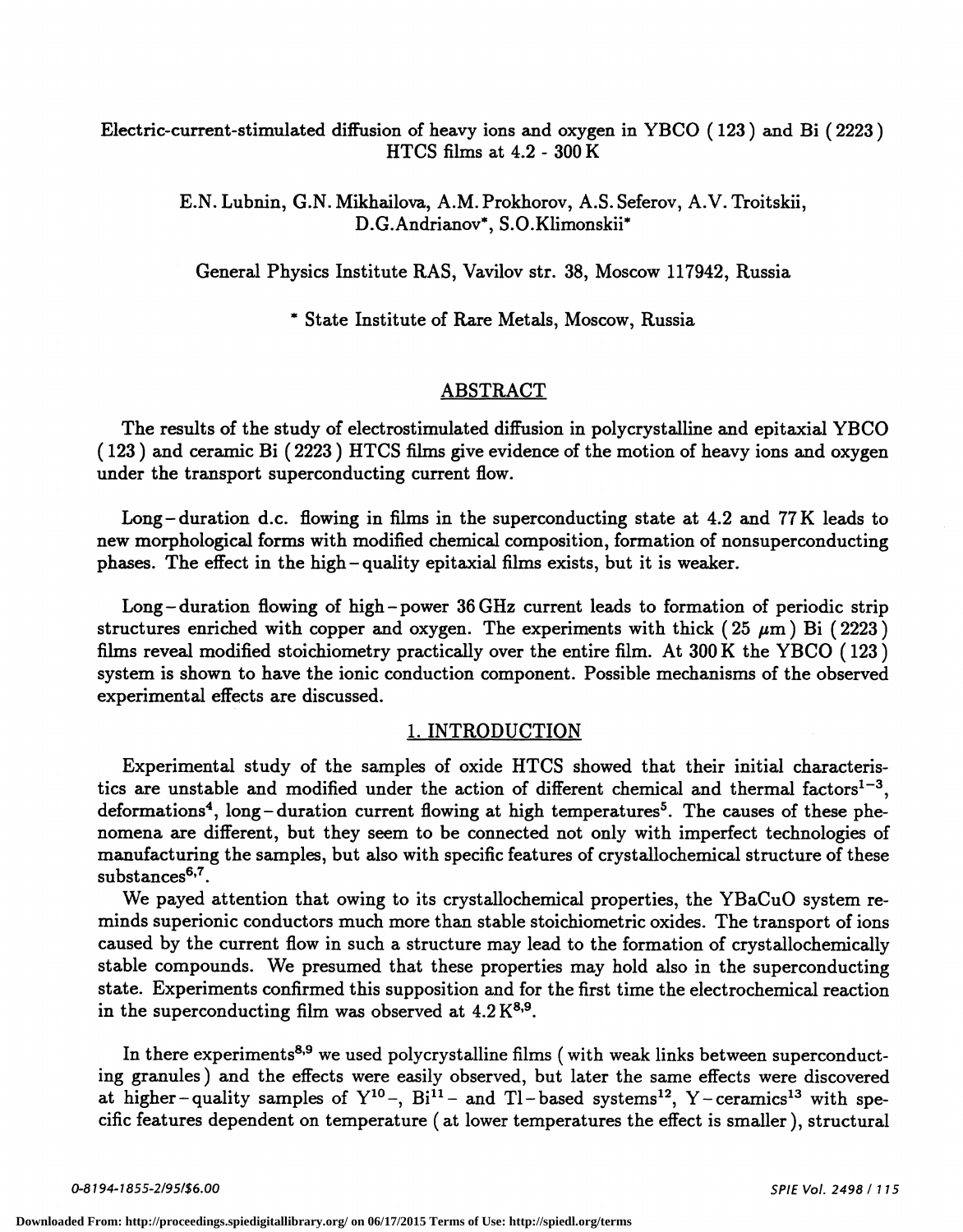perfection (the strongest modification occurs in granular ceramic samples and polycrystalline nonoriented films ), current frequency.

The phenomenon of electrostimulated diffusion seems to be inherent in HTCS systems and its study is important from the fundamental and practical point of view.

## 2. SAMPLES AND METHODS OF INVESTIGATION

We studied polycrystalline YBCO (123) films  $2-3 \mu m$  thick on (YSZ) substrates obtained by the condensate – diffusion method, textured epitaxial films on MgO and  $LaAlO<sub>3</sub>$  substrates obtained by magnetron sputtering and laser deposition, and Bi ( <sup>2223</sup> ) ceramic films on Ag substrates.

The samples had 4 indium contacts. The inner ones were used for potential measurements, and through the outer contacts the transport superconducting current was passing for many hours ( days ). The samples were placed in an ampule filled with gaseous helium at the atmospheric pressure plunged into liquid helium or nitrogen.

Scanning electron microscopy, energy —dispersive X —ray microanalysis (Camscan— 4, EDX Link ), diffractometry, Auger —spectrometry, statistical analysis were applied to the film characterization and comparison with the reference samples. Dependences  $R(T)$  were measured by the 4-probe resistive method.

### 3. FIRST RESULTS ON THE ELECTROSTIMULATED MODIFICATION OF SUPERCONDUCTING FILMS AT 4.2 K

Here we briefly describe the experimental results<sup>8,9</sup>, where for the first time the modified chemical composition and film morphology were observed under the influence of long —duration superconducting transport current flowing.<br>The experiments were carried out at polycrystalline  $Y_1Ba_2Cu_3O_{7-x}$  films about 3  $\mu$ m thick.

The analysis showed them to be homogeneous and single-phased, with the grain structure  $(3 5 \mu m$  in size) and nonoriented c-axis.

The superconducting current lower than the critical one  $(I = 0.3I_c)$  was passing through the sample with the 2 dimensions of  $12 \times 5$  mm<sup>2</sup> for 166 hours, and the charge transferred through the film was  $2.7 \times 10^4$  C. After that the parameters of the superconducting transition remained practically unchanged.

To characterize the film morphology and composition before and after the experiment, SEM Camscan  $-4$  with the energy dispersive X-ray analysis (EDX Link) was used.

The phase contrast in the reference sample is uniform, the surface is smooth. After the current flowing a "road" with an irregular surface was formed between the electrodes. The phase contrast of the experimental sample is nonuniform, scaled formations with sizes of  $1-20 \mu m$  are observed mainly near electrodes.

The total composition was determined on the areas of 300  $\times$  300  $\mu$ m near the electrodes and in the center. The content of  $Cu$  was higher by  $4-6$  wt.% in the initial film than after

116 /SP!E Vol. 2498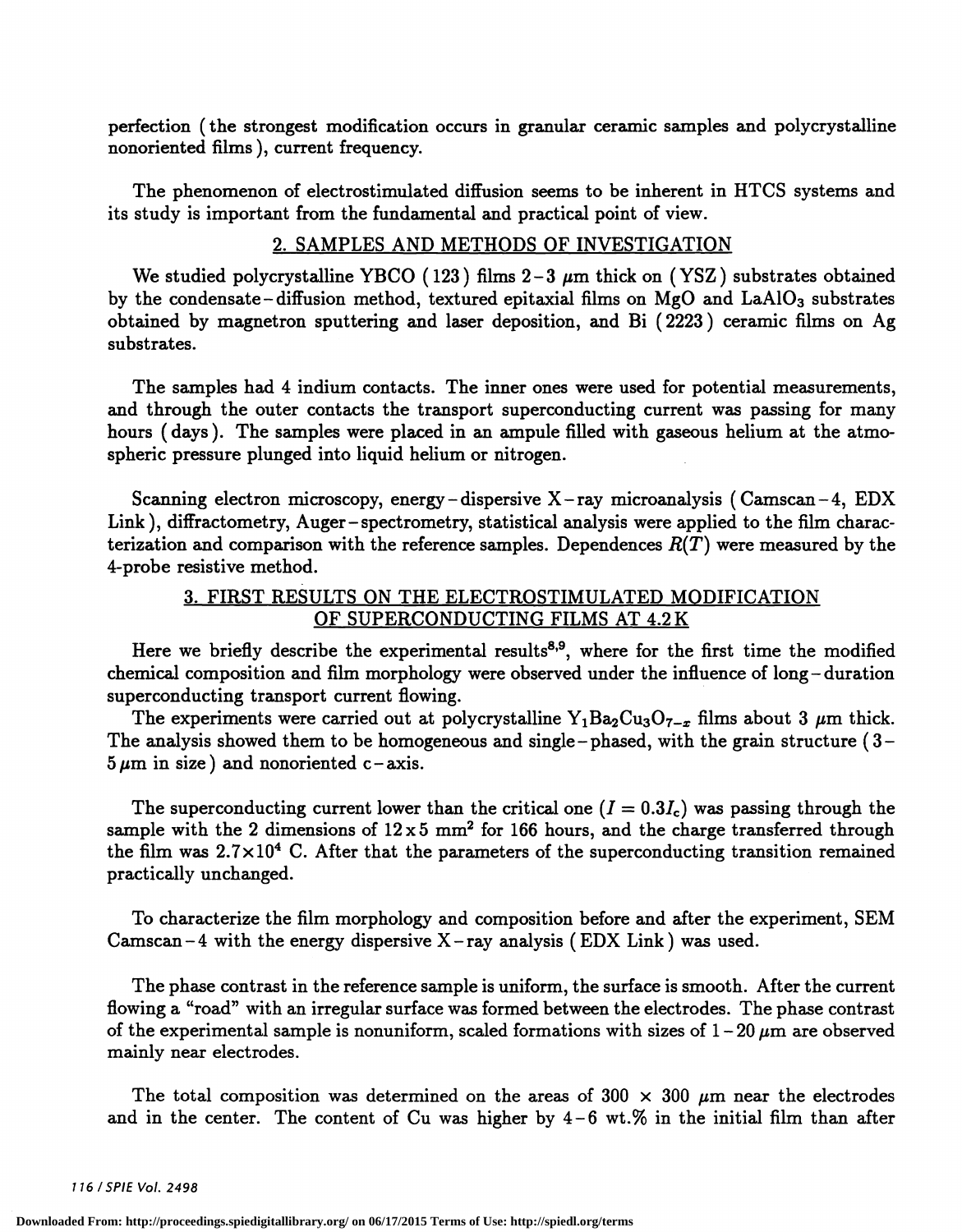

Fig. 1. Microphotograph (BET) of the initial YBaCuO ( <sup>123</sup> ) film. The mean grain size is 3—  $5 \mu m$ .

Fig. 2. Microphotograph (BET ) of the modified area of ( <sup>123</sup> ) at 77 K.

the experiment (the relative error was  $2\%$ ) and by 2-3 wt.% for Ba. The local composition was studied with the a spatial resolution of 1  $\mu$ m. In the initial sample a high homogeneity was found, and after the current flowing point formations with  $\text{CuBaO}_2$  composition were revealed. In addition, statistical processing of the results showed that the region near the negative electrode is enriched with Cu by 4 wt.% in comparison with the positive one. In some areas the Cu concentration was up to 38 wt.%. That was the first evidence of the mass transfer accompanying the superconducting current.

# 4. ELECTRODIFFUSION OF HEAVY IONS IN YBaCuO AT 77 K COMPARISON OF POLYCRYSTALLINE AND EPITAXIAL FILMS1°

It was important to investigate the stability of HTCS films at 77 K, because this is the working temperature for the HTCS devices. From the technological point of view the stability of HTCS is the key problem. The experiment was carried out in the same scheme. The samples similar to those studied at 4.2 K were studied at 77 K (see Fig. 1). The studied and reference polycrystalline samples were mounted at  $T = 77$  K at helium atmosphere close to each other. The d.c. of  $1 \text{ mA}$  (0.3  $j_c$ ) was passing during 575 hours. Before and after the experiment the characteristic of the superconducting transition  $R(T)$  was measured, and the composition and morphology studies were performed. The effect at 77 K for polycrystalline films is shown in Fig. 2. The formation of needle—like crystals is rather homogeneous over the whole sample. The superconducting transition curve remained practically unchanged indicating that nonsupercon- ducting phases do not entirely block the film cross section.

Similar experiment was carried out for epitaxial textured films 0.5  $\mu$ m thick on MgO substrates obtained by magnetron sputtering in oxygen. The disorientation in c-plane was within 1°, in ab-plane — 2.5°,  $j_c$  (77 K) = 10<sup>6</sup> A / cm<sup>2</sup>. The resistance of aluminum electrodes with vanadium sublayer was  $\sim 10^{-2}$  Ohm. The current density  $j < j_c$  was passing for 70 hours through the film which was contro through the film, which was controlled to stay in the superconducting state. The charge of  $10<sup>5</sup>$ C was transferred. As a result, the migration of Cu and 0 ions to opposite electrodes was found (see Fig.  $3$ ).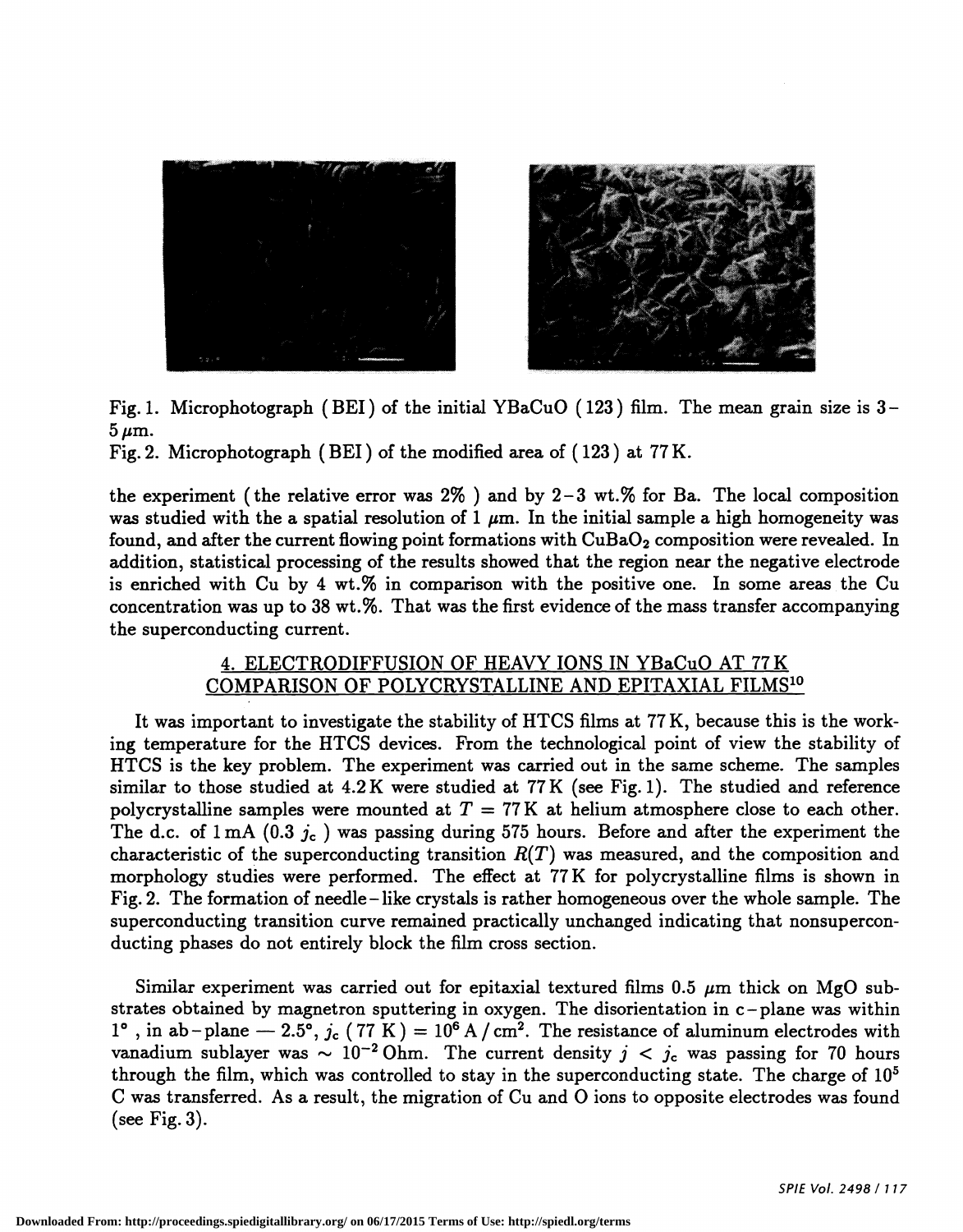

Fig. 3. Spatial distribution of Cu and O in the epitaxial (123) film after d.c. flowing.  $R = 1$ corresponds to the stoichiometric concentration.

In contrast to the case of polycrystalline films, the surface modification of epitaxial ones are not so dramatic. The migration process leads to the change of specific volume of grains. Their boundaries become deeper, and the film – more porous (from  $100 \text{ nm}$  to  $150 \text{ nm}$ ) (see Fig. 4 and 5).

The study of high —quality thin and narrow (bridge-type) epitaxial films (laser deposition,  $100 \mu m \times 0.24 \mu m$   $j_c = 3 \times 10^6$  A / cm<sup>2</sup>) revealed a modification of the superconducting transition curve. After the charge  $Q \approx 10^5$  C passed through the film, a step appeared in the transition curve (Fig. 6).

Thus the diffusion and decomposition effects exist also in quasi —monocrystalline films, but they have specific features. This study shows that the problem under consideration is complex, and we must distinguish the fundamental crystallochemical factors and the causes connected with the structural perfection, intergrain boundaries and other mechanisms.

#### 5. DECOMPOSITION PROCESSES IN A HIGH-POWER MICROWAVE FIELD

Analyzing the probable causes of ion the diffusion in the superconducting state, we may suspect the electrodes to be sources of heating and gradual destruction of superconductivity of separate grains and development of superionic processes. Therefore, it was important to study these effects by contactiess methods at the microwave frequencies. In addition, the application of HTCS elements as microwave devices demands detailed investigation of electrostimulasted diffusion of ions in this field.

118/SPIEVo!. 2498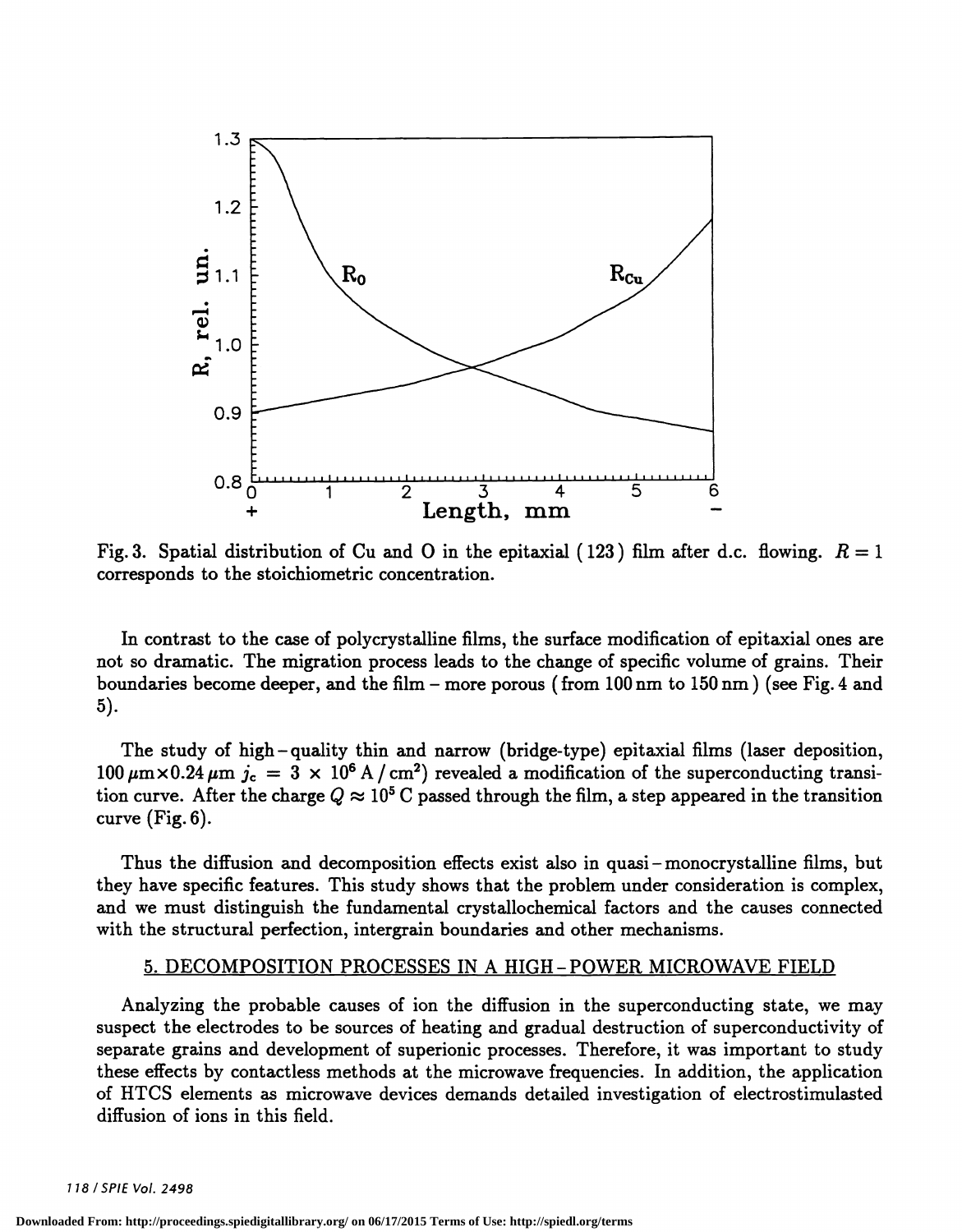

Fig. 4. Surface microphotographs of the epitaxial film before current flowing at 77 K. The area is  $8 \times 11 \ \mu m^2$ .

In the microwave field the absorption always exists even in usual superconductors (LTCS), because the alternative motion of carriers is always connected with the internal electric field. For instance, estimates show that at  $f = 50$  Hz and  $I = 1$  A the internal electric field is  $E_i = 10^{-12}$  $V/cm.$  With the diminishing T the microwave absorption decreases, because the number of absorbing normal carriers reduces.

The film (123) YBCO under study on a single-crystal LaAlO<sub>3</sub> substrate was  $0.3 \mu m$  thick with the size of 8 x 10 mm<sup>2</sup>,  $T_c = 84$  K,  $j_c = 10^4$  A / cm<sup>2</sup> (this film was obtain by method of magnetron deposition). It replaced a part of the wide wall of the microwave resonator, and the microwave current much lower than the  $I_c$  was flowing through the film for 30 hours at  $T = 77$  K. The generated microwave power was 5 W at the frequiency of 36 GHz.

As a result, convex formations  $\sim 2 \mu m$  sized with prevailing light elements (Cu, O) and new strip periodical structures (Fig. 7) with a period of  $\sim 10 \,\mu m$  were formed<sup>14</sup>. Superconducting properties were not lost, although  $j_c$  became lower —  $10^3$  A / cm<sup>2</sup>. These results can be treated within the framework of a new spatial-time model of a dissipationless current flow<sup>15</sup> that leads to an anomalous ion diffusion from the current-carrying regions, formation of Cu- and 0-enriched phases and their "freezing", which are experimentally observed. The spatial parameter deduced from this theory is close to the period of the experimentally observed structures.

## 6. RECRYSTALLIZATION AND IN-SITU EXPERIMENTS IN YBaCuO FILMS AT 300 K UNDER D.C. FLOWING

In order to study the current-carrying properties of the YBCO (123) system in nonsuper-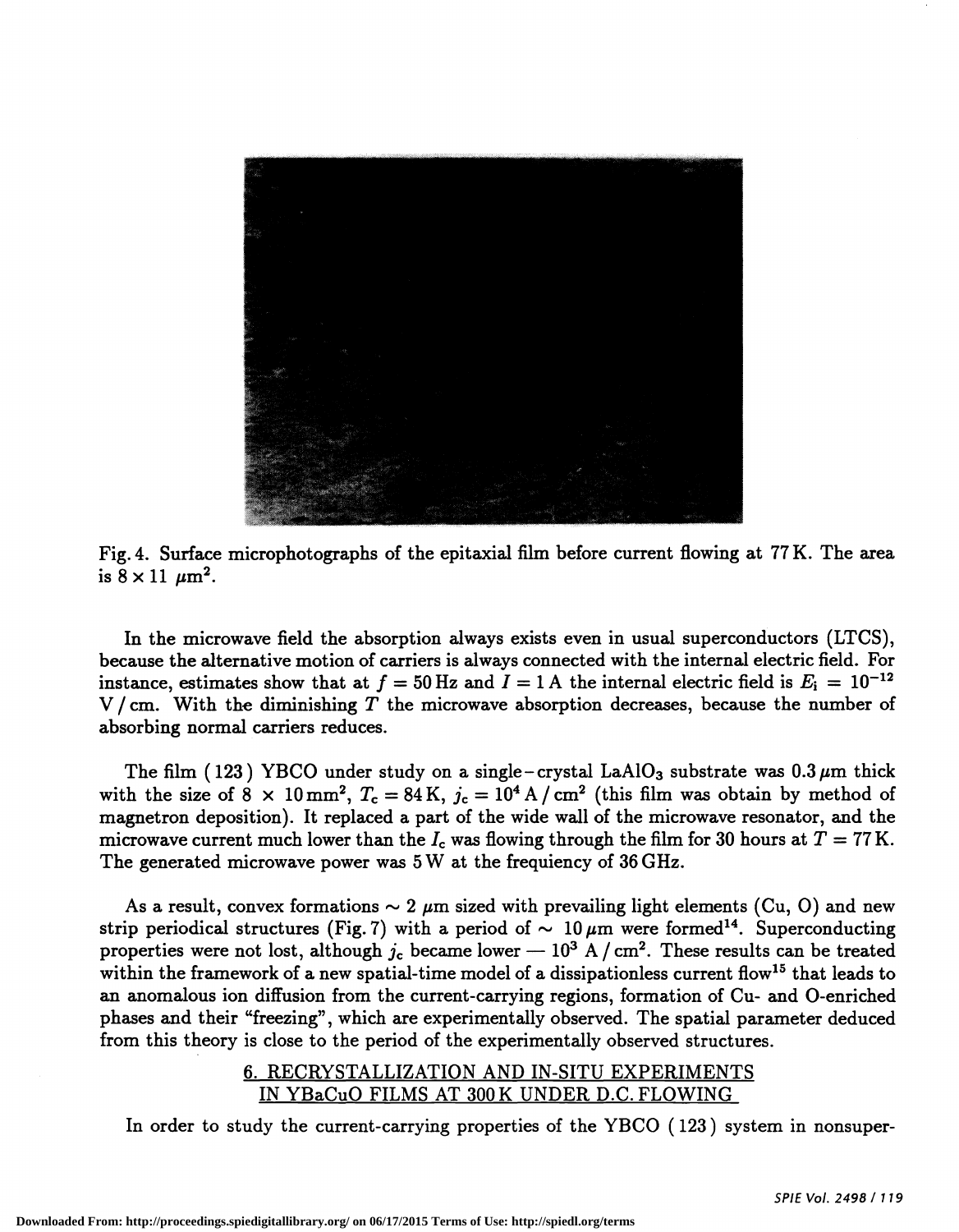

Fig. 5. Surface microphotographs of the epitaxial film after current flowing at 77 K. The area is  $8 \times 11 \ \mu m^2$ .

conducting state we performed the experiments at 300 K. As was already mentioned, chrystallochemical properties of new oxide superconductors are close to solid electrolites, and this determines a mixed character of their conductivity and its ion component. It was expected that during the superionic current flow the forming crystallochemically stable compounds may block the current channels, and this should result in an inhomogeneous distribution of new phases between the electrodes. In addition it was necessary to measure the diffusion characteristics of this material.

The samples of YBaCuO similar to those studied at 4.2 K were studied at 300 K (see Fig. 1). The resistance of the film and the summary resistance of two contacts were 43 and 3 Ohm, respectively. The direct current of  $28 \text{ mA}$  ( $j = 600 \text{ A}/\text{cm}^2$ ) was passing through the film during 336 hours.

In contrast to the reference sample that remained unchanged, in the experimental one a boundary dividing the regions of the positive and negative electrodes appeared approximately in the center. Near the positive electrode there appeared needle— like, prismatic and triangular crystals resembling those at 77 K (see Fig. 2). New phases –  $Y_2BaCuO_x$ ,  $YBa_2Cu_3O_y$ ,  $BaCuO_z$ ,  $CuO_5$  – were revealed by X – ray spectral measurements in the modified film areas. Near the negative electrode the film morphology and chemical composition remained unchanged.

In the second experiment with the similar sample (transport current density was  $3 \times 10^3$ ) A /  $\rm cm^2$ ) the total charge transfer was  $2.9 \times 10^3$  C. Periodically the current was switched off and the sample was measured by the four —probe method. It was found that the film resistance was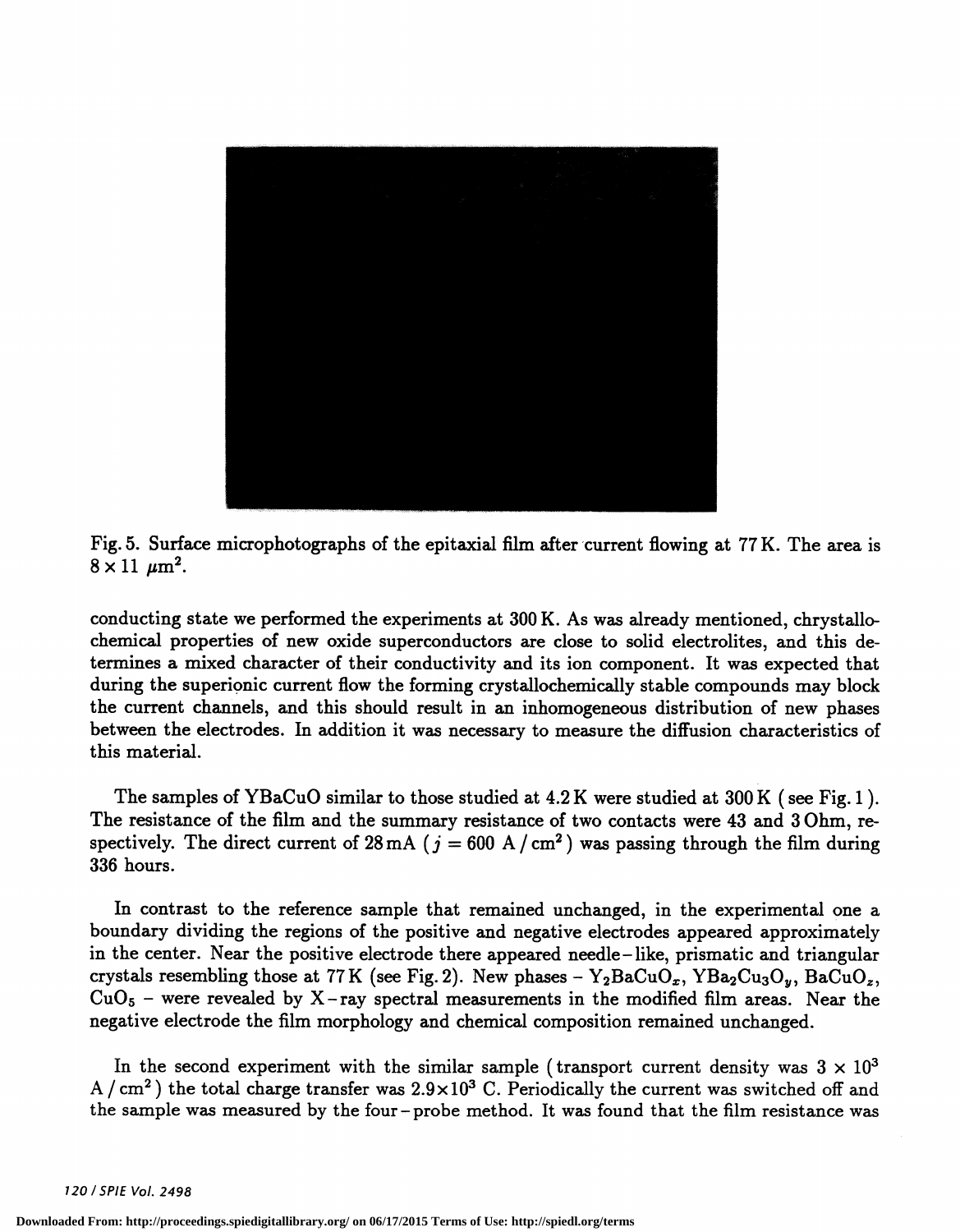

Fig. 6. Temperature dependences  $R(T)$  for a high-quality epitaxial film 0.3  $\mu$ m thick before (1) and after (2) current passing at 77 K.

growing as a function of the transferred charge from 24 up to  $35 \Omega$ 

In – situ SEM experiments showed that at a short – duration current flowing  $(0.5 s, 300 \,\text{mA})$ through two needle electrodes applied to the film with the distance of 0.5 mm between them the region of the positive electrode is enriched with Cu.

Using local heating of various parts of the film up to 600 K with the help of electron beam we estimated the thermodiffusion coefficient  $D$  for Cu ions, which varied within a large range from  $10^{-3}$  to  $10^{-8}$  cm<sup>2</sup> · s<sup>-1</sup> in different probed areas. Such a spread of D, in our opinion, is due to the film inhomogeneity and presence of carbon impurities on its surface.

The obtained results show a high ion mobility in ( <sup>123</sup> ) film at room temperature. Essential morphological modifications of the film surface and large distance of the ion transfer may indicate that this process in YBaCuO film is realized not by the usual thermodiffusion mechanism. The results of this study confirmed a mixed character of the conductivity and an essential contribution of the ionic component.

## 7. ELECTROSTIMULATED DIFFUSION IN  $(Bi, Pb)$ <sub>2</sub>Sr<sub>2</sub>Ca<sub>2</sub>Cu<sub>3</sub>O<sub>8</sub> HTCS FILMS AT 4.2 K<sup>17</sup>

Bi —based HTCS are of special interest being chemically more stable than YBCO material. They have high critical parameters and are promising for high-power current application, such as creation of superconducting cables and wires. The films under study were prepared by depositing the superconducting powder on silver substrates with subsequent cyclic pressing, rolling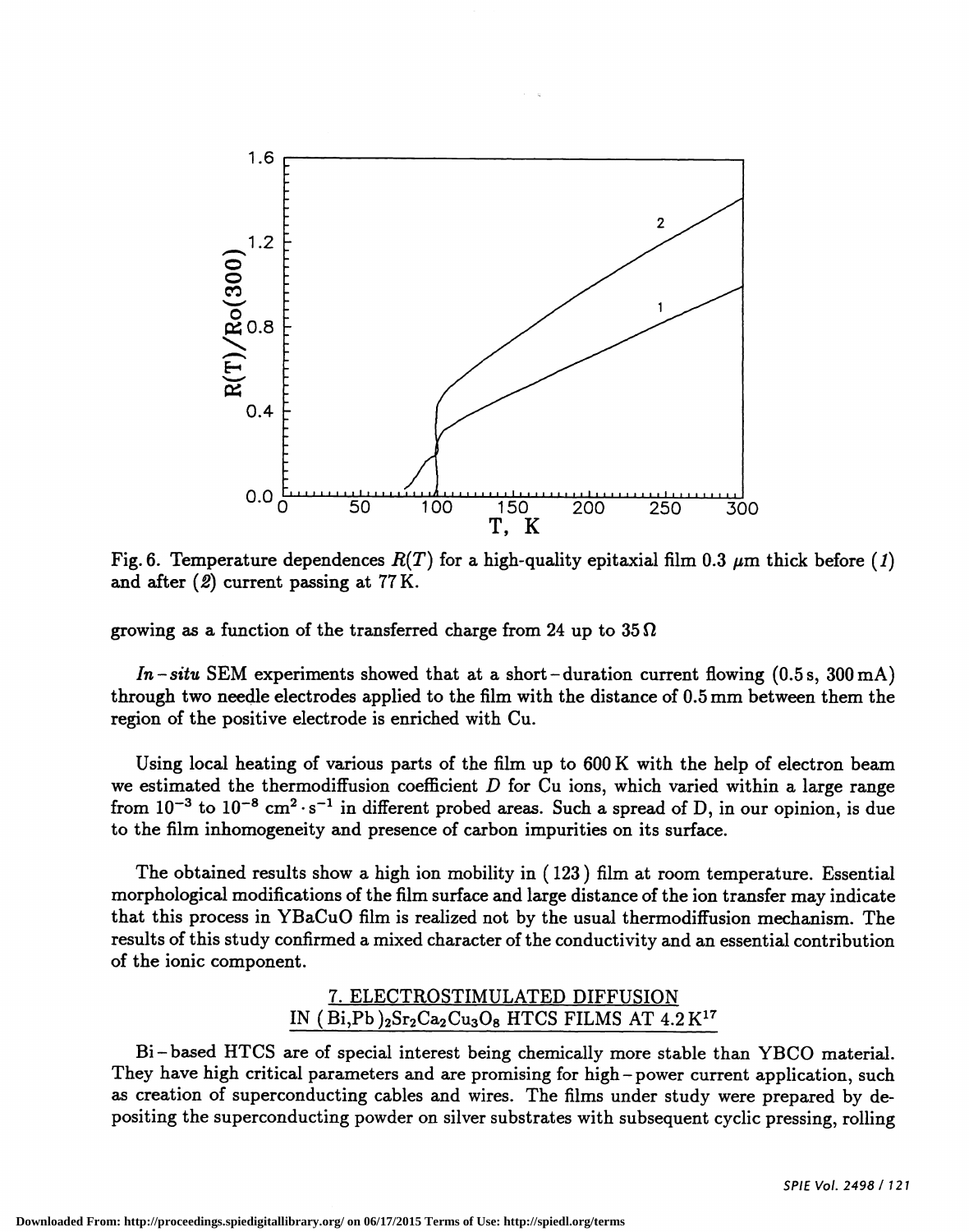

Fig. 7. SEM microphotographs of HTCS (123) film before (a) and after (b) the microwave current flowing at 77 K. The area is 30  $\times$  40  $\mu$ m<sup>2</sup>.

and annealing<sup>16</sup>. Their characteristics and size are:  $T_c = 105 \text{ K}$ ,  $j_c \sim 900 \text{ A / cm}^2$  (77 K, 20 Oe) and 3300 A / cm<sup>2</sup> (12 K, 20 Oe),  $10 \times 5$  mm<sup>2</sup>,  $\sim 25 \mu$ m thick. The ampule containing two similar samples was filled with heat – exchange helium and plunged into liquid helium. After the d.c. flowing in the superconducting state for 400 hours at 4.2 K remarkable changes in the initial film composition and surface morphology were found. X —ray spectral microanalysis reveals small areas of chemical inhomogeneities including  $Ca_2CuO_3$ . Quantitative statistical characteristics of inhomogeneities accumulated on the film surface in the course of current flowing are obtained.

Fig. 8 shows the resultant morphology of Bi (2223) film<sup>17</sup> (SEM, secondary electrons, charge transferred  $Q = 31500 \text{ C}$ . Needle-like particles present a new phase  $Ca_2CuO_3$ . Dark regions are depleted of heavy elements.

The phase composition before and after current flowing was determined by diffractometry with the subsequent identification of phases with standard diffractograms for HTCS phases.

Chemical inhomogeneities, volume fractions of phases were determined using the statistical method of  $X$  – ray microanalysis (Camebax – Micro).

The initial films are smooth. The prevailing phase is the tetragonal modification of (2223) phase. The identified phases are: CuO, SrO,  $Bi_2O_3$  and  $(2223)$  – 85%. As a result, a more precise composition of the initial film is determined:  $Bi_{1.7}Pb_{0.2}Sr_{1.7}Ca_{1.8}Cu_{2.5}O_{8.5}$ . To obtain more detailed data on chemical inhomogeneities that appeared after the superconducting current flowing we used statistical processing of the results of  $X$ -ray spectral microanalysis and showed that the modifications of the initial chemical composition are accumulated over the entire film. To construct the correlation matrix, we calculated the coefficients of linear correlation for pairs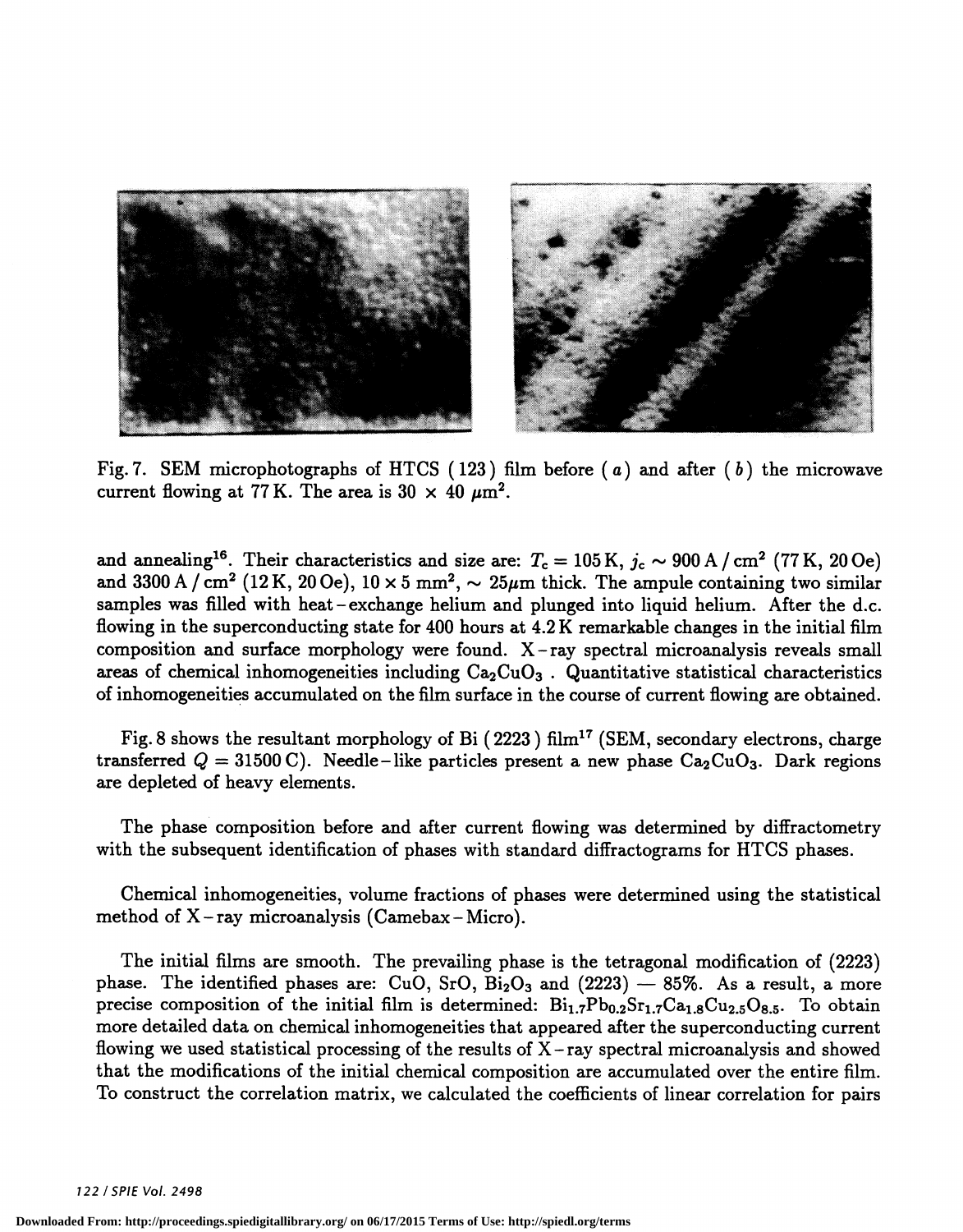

Fig. 8. SEM microphotograph (secondary electrons) of a section of Bi (2223) ceramic film surface before (a) and after (b) 440 hours of transport superconducting current flowing at  $4.2$  K. Needle–like particles belong to a new  $Ca<sub>2</sub>CuO<sub>3</sub>$  phase. Dark regions are depleted of heavy elements.

of elements:

$$
r_{i=1}^N(A,B) = \sum \left( I_i^A - I_m^A \right) \cdot \left( I_i^B - I_m^B \right) / (N-1) \cdot S^A \cdot S^B
$$

where  $I_i^A$ , and  $I_m^A$  are the intensity at  $i$ -th point and the mean intensity,  $S^A$  is the r.m.s. deviation for the element A,  $N = 400$ .

Correlation matrix for Bi (2223) film after current flowing at 4.2 K

|                                     | $R_i^*$         | Sr                       | Ca.                      | Cu    |
|-------------------------------------|-----------------|--------------------------|--------------------------|-------|
| Bi                                  |                 |                          | $-0.428$ $0.631$ $0.528$ |       |
| Sr                                  | $-0.428$        | $\sim 100$ km s $^{-1}$  | $-0.419 - 0.714$         |       |
| Ca.                                 | $0.631 - 0.419$ |                          |                          | 0.374 |
| Cu                                  |                 | $0.528$ $-0.714$ $0.374$ |                          |       |
| $N = 400$ ; Significance level 0.1% |                 |                          |                          |       |

The negative signs of the correlation coefficients indicate mutually inverse variations of concentrations for pairs of elements with respect to the initial film, for which  $0 < r < 1$ . This means that the initial film is homogeneous in most of its microvolumes in contrast to the structure modified during the experiment, when the film stoichiometry becomes strongly violated.

The obtained results show that the electrostimulated diffusion of heavy ions discovered in YBCO (123) films exists also in Bi (2223) films.

#### 8. THEORETICAL ASPECTS OF THE PROBLEM

For the present there is no consistent theories explaining the observed effects of the electrostimulated ion motion in HTCS at superconductive state. Additional difficulties are connected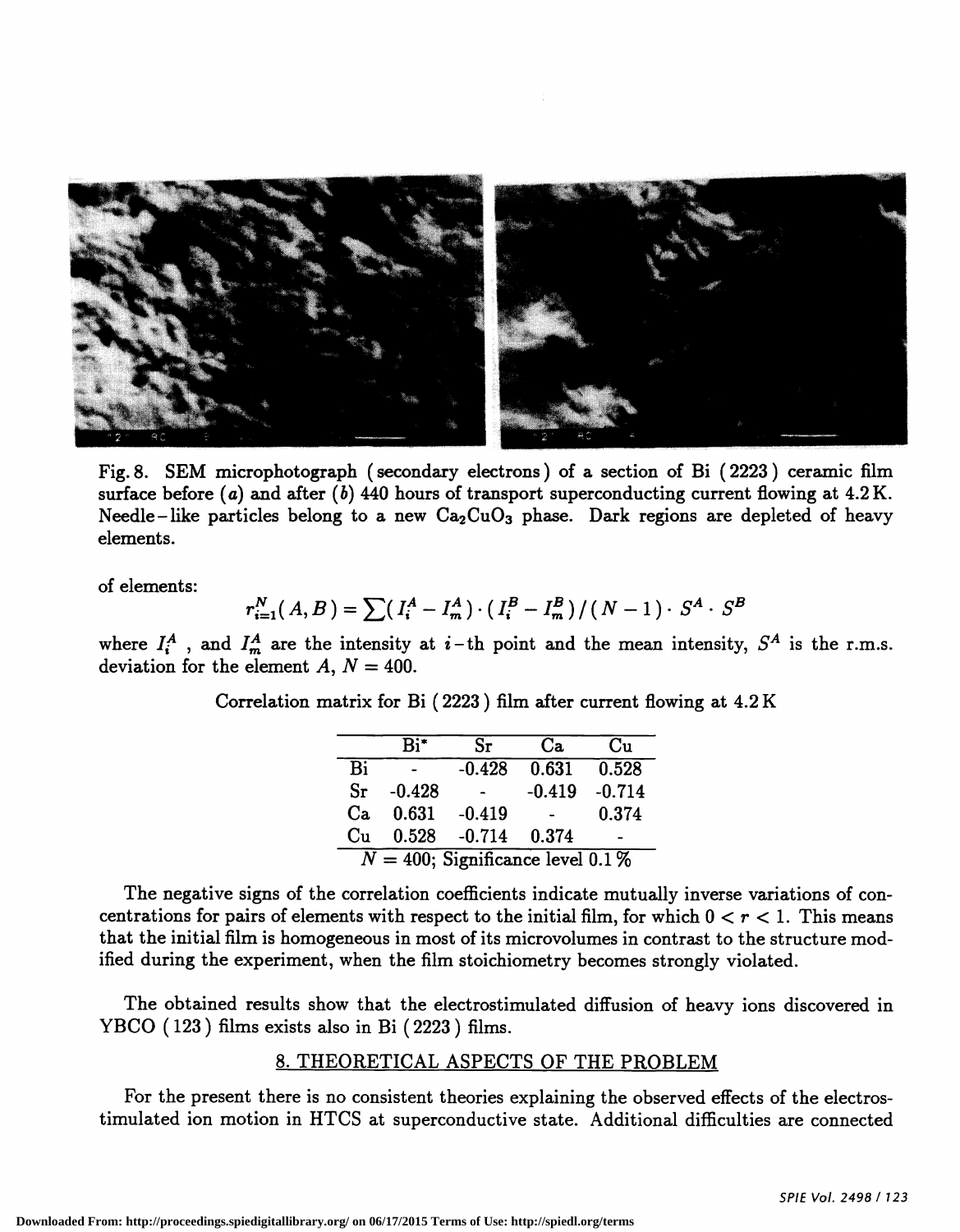with the fact that as a rule theories developed for ideal models are compared with the experiment performed at quasi- single- crystals or polycrystalline samples with weak links between granules. Theoretical studies<sup>6,7</sup> of crystallochemical stability of oxide HTCS predicted the possibility of the displacement of oxygen and heavy ions during the current flowing at low temperatures. The structure of YBaCuO (123) has a sublattice of  $Cu^{2+}$  ions with a low energy barrier for the ion motion between partially occupied positions. Crystallochemical calculations show that such a system is unstable relative to the displacements of  $Cu^{2+}$  and  $O^{2-}$  ions to the distances comparable with the elementary cell, and the problem of motive forces is important for understanding the nature of the phenomena under consideration.

The problem of motive forces is not yet clear, especially at 4.2 K when the film is not overheatied and remains superconducting. It is almost obvious that the forces have electric origin, because the experimental pictures near positive and negative electrodes are different, and we come to a hypothesis that an electric field exists in the bulk of oxide material in the superconducting state. This is possible if there is no unpaired carriers in the superconductor, which always compensate for the inhomogeneous charge distribution of Cooper pairs in metallic superconductors in the course of superconducting current flow. Calculations performed by Gufan et al.<sup>18</sup> showed that at  $I = 0.1$  A at 4.2 K in the surface layer of  $\sim 10^{-7}$  cm an electric field of  $\sim 1 \text{ kV}$  / cm may appear at the film thickness below  $10^{-4}$  cm and Cooper pair density less than  $10^{17}$  cm<sup>-3</sup>. Such a field can destabilize a loose structure of (123) and explain the observed effects.

From paper<sup>19</sup> it follows that in general the growing temperature of the superconducting transition leads to smaller structural stability.

#### 9. CONCLUSION

The experimental results recently obtained while studying the YBCO, Bi (2223) structural instability at the current flowing at helium, nitrogen, and room temperatures show that there exists a phenomenon that, in case it is not overcome, may cause principle limitations for the possible applications of this class of substances in practice. If our first results obtained at polycrystalline samples were regarded with criticism, now the analogous effects are observed at quasi – single – crystal films with the  $c$  – axis perpendicular to the film surface and a high critical current.

Despite the fact that the crystalline structure of the cuprate HTCS, as it was noted in one of the previous papers, is favorable for the transfer of certain ions, the problem of the direct connection of the superconductivity phenomenon with the crystalline instability is still unsolved.

#### REFERENCES

1. N.N. Oleinikov et al. "Vliyanie parov vody na processy degradacii ceramiki sostava YBa<sub>2</sub>Cu<sub>3</sub>O<sub>7-x</sub>" In: Proc. All-Russia Conf. "Physico-Chemistry and Technology of HTCS Materials", Moscow: Nauka, p. 439, 1989.

2. V.1. Nefedov et al. "Vliyanie vneshnikh vozdeistvii na sostav poverkhnostnogo sloya VTSPceramiki i plenok po rentgenoelectronnym dannym" In: Proc. All-Russia Conf. "Physico-Chemistry and Technology of HTCS Materials", Moscow: Nauka, 445, 1989.